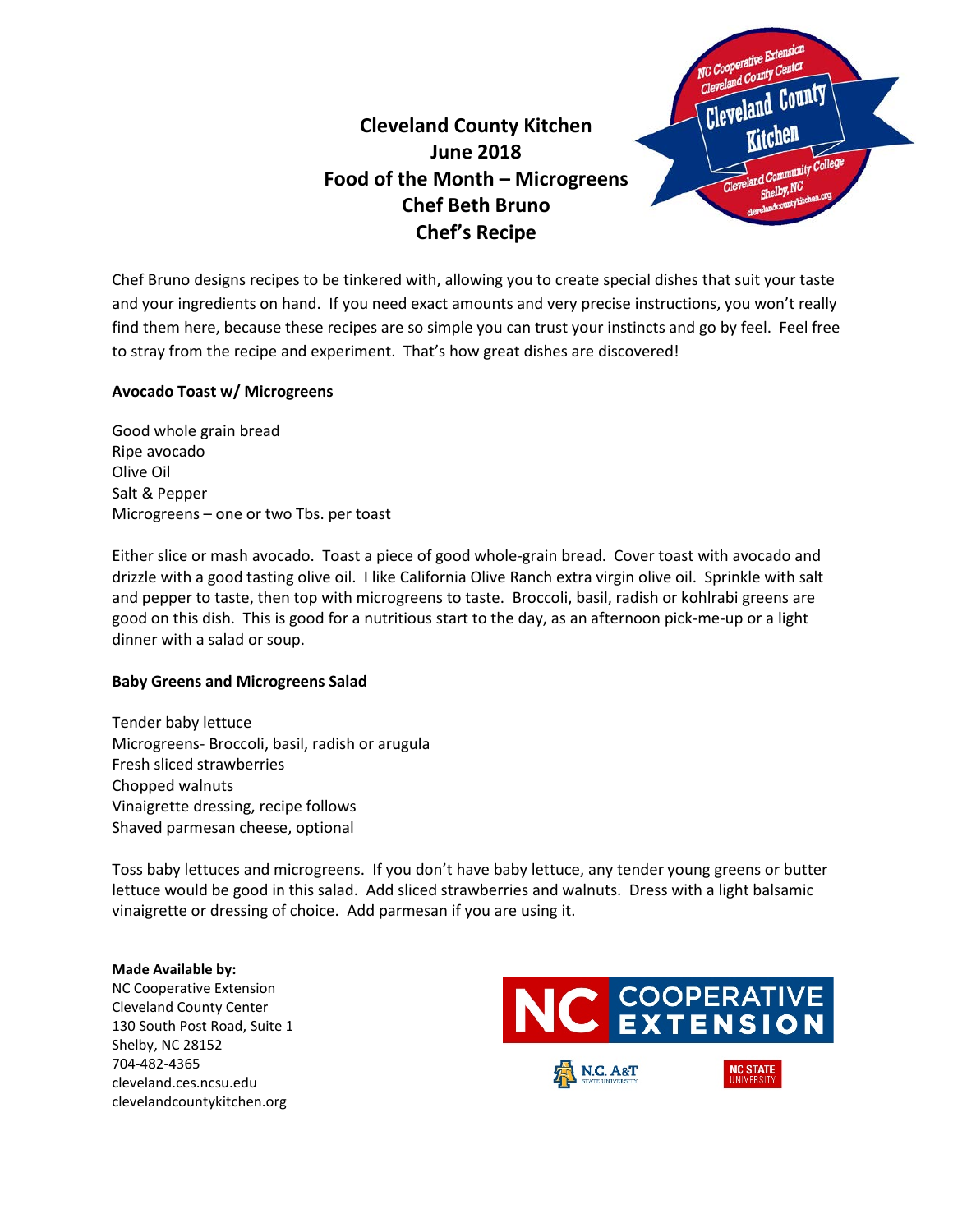# **Cleveland County Kitchen June 2018 Food of the Month – Microgreens Chef Beth Bruno Chef's Recipe**



Chef Bruno designs recipes to be tinkered with, allowing you to create special dishes that suit your taste and your ingredients on hand. If you need exact amounts and very precise instructions, you won't really find them here, because these recipes are so simple you can trust your instincts and go by feel. Feel free to stray from the recipe and experiment. That's how great dishes are discovered!

### **Vinaigrette Dressing**

Balsamic vinegar – either white or dark Olive Oil Herbs de Provence or other dried herbs like Thyme, Basil or Rosemary

White grapefruit balsamic vinegar makes a delicious dressing for this salad. It is a beautiful pink color and is sweet, so you do not need to add sugar to this dressing. You can find it at Uptown Olive Oil and More in Shelby. Simply whisk together 2 Tbs. of vinegar with % cup of olive oil, add some spices to taste – I especially love Herbs de Provence which you can find at WalMart. (Frontier brand is my favorite.) Pour over salad, toss and enjoy. If you are serving this at a later time, save the dressing and dress the salad immediately before serving.

### **Microgreen Smoothie**

Place a generous handful of microgreens in a blender or Nutri Bullet. Add one cup of pineapple chunks, 1 Tbs. of honey and 1 cup of almond, coconut or rice milk. Blend until all ingredients are smooth. This is a lovely, pale green drink that gives a boost of nutrition to your day. Wheatgrass is a good microgreen for this drink and is rich in vitamins, minerals, amino acids and protein. Other microgreens that would be good in this smoothie are kale, beets and herbs like mint or parsley.

**Made Available by:**  NC Cooperative Extension Cleveland County Center 130 South Post Road, Suite 1 Shelby, NC 28152 704-482-4365 cleveland.ces.ncsu.edu clevelandcountykitchen.org